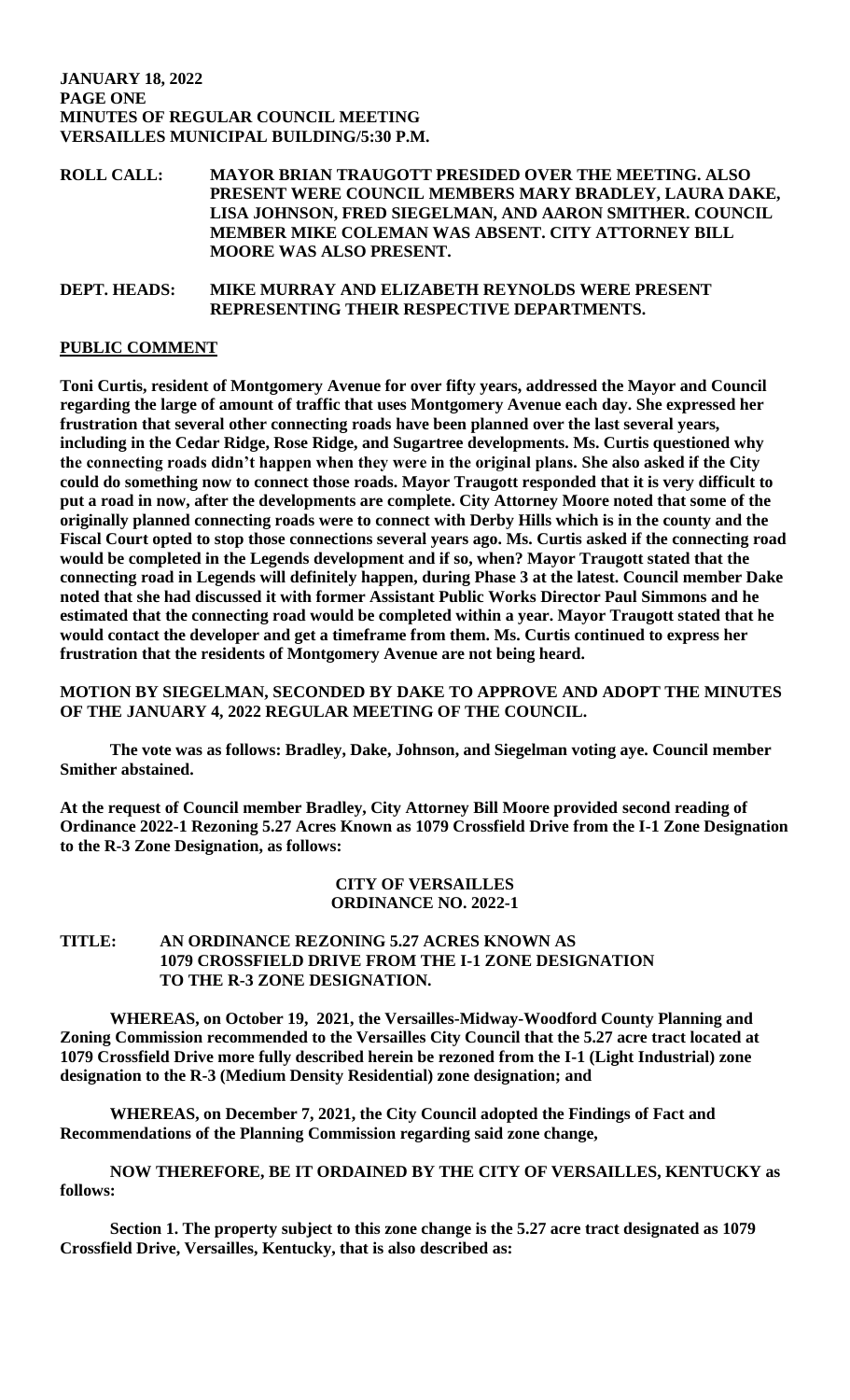#### **JANUARY 18, 2022 PAGE TWO MINUTES OF REGULAR COUNCIL MEETING VERSAILLES MUNICIPAL BUILDING/5:30 P.M.**

**Commencing at point in the existing north right of way of Crossfield Drive, said point also lying in the western line of Branch Creek, LLC; thence with said western line North 01 degrees 06 minutes 05 seconds West, 79.63 feet to the TRUE POINT OF BEGINNING; thence leaving said western line North 79 degrees 29 minutes 43 seconds West, 175.00 feet to a point; thence North 26 degrees 27 minutes 51 seconds West, 657.64 feet to a point in the southern line of Goodland Prop., LLC; thence with said southern line North 67 degrees 04 minutes 27 seconds East, 488.01 feet to a point in the western line of Branch Creek, LLC; thence with said western line South 01 degrees 06 minutes 05 seconds East, 810.92 feet to the POINT OF BEGINNING and containing 5.27 acres.**

**Section 2. The Zoning Map of the City of Versailles shall be amended to reflect the zoning changes contained in this ordinance.**

**Section 3. This Ordinance shall become effective after the date of its passage and publication as required by law.**

**Introduced and given first reading at a meeting of the City Council of the City of Versailles, Kentucky, held on the 4th day of January, 2022, and fully adopted after the second reading at a meeting of said council held on the 18th day of January, 2022.**

**CITY OF VERSAILLES**

### **BRIAN TRAUGOTT, MAYOR**

**\_\_\_\_\_\_\_\_\_\_\_\_\_\_\_\_\_\_\_\_\_\_\_\_\_\_\_\_\_\_\_**

**ATTEST:**

#### **\_\_\_\_\_\_\_\_\_\_\_\_\_\_\_\_\_\_\_\_\_\_\_\_\_\_\_\_\_\_\_\_ ELIZABETH REYNOLDS, CITY CLERK**

**MOTION BY SIEGELMAN, SECONDED BY BRADLEY TO APPROVE AND ADOPT ORDINANCE 2022-1 REZONING 5.27 ACRES KNOWN AS 1079 CROSSFIELD DRIVE FROM THE I-1 ZONE DESIGNATION TO THE R-3 ZONE DESIGNATION.** 

**The vote was as follows: Bradley, Dake, Johnson, Siegelman, and Smither voting aye.** 

**At the request of Council member Bradley, City Attorney Moore provided first reading of Ordinance 2022-2 Amending the City of Versailles, Kentucky Annual General Fund Budget for the Fiscal Year July 1, 2021 through June 30, 2022 by Estimating Revenues and Appropriations for the Operation of City Government Services.**

**At the request of Council member Siegelman, City Attorney Moore provided first reading of Ordinance 2022-3 Amending the City of Versailles, Kentucky Annual Enterprise Fund Budget for the Fiscal Year Beginning July 1, 2021 through June 30, 2022 by Estimating Revenues and Appropriations for the Operation of the Enterprise Fund.**

**At the request of Council member Bradley, City Attorney Moore provided first reading of 2022-4 Approving and Adopting the City of Versailles, Kentucky Annual 911 Fund Budget for the Fiscal Year July 1, 2021 through June 30, 2022 by Estimating Revenues and Appropriation for the Operation of City 911 Dispatch Services.**

**Mayor Traugott presented Municipal Order 2022-2 which adds clarification to the employee personnel policy regarding volunteer leave and parental leave. The Order adds a line to the volunteer leave section which allows employees to volunteer outside of work hours and accrue the time to be used at a later date, with preapproval from their department director. The Order also adds a line to the parental leave section which clarifies that employees receiving the paid parental leave cannot work a second job or self-employment while off on the paid leave.**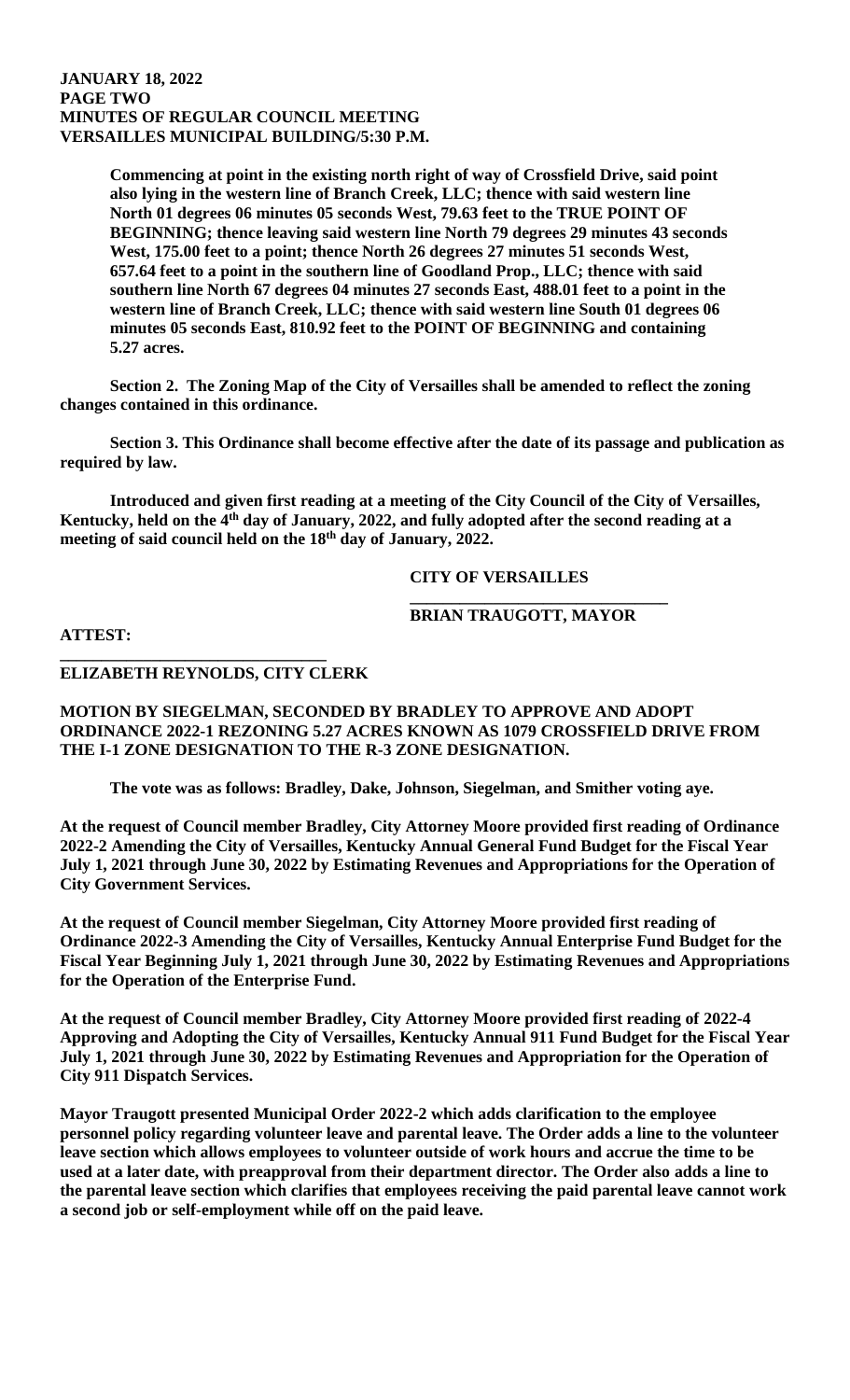### **JANUARY 18, 2022 PAGE THREE MINUTES OF REGULAR COUNCIL MEETING VERSAILLES MUNICIPAL BUILDING/5:30 P.M.**

### **MOTION BY SIEGELMAN, SECONDED BY BRADLEY TO APPROVE AND ADOPT MUNICIPAL ORDER 2022-2 AMENDING THE PERSONNEL POLICY CLARIFYING PAID LEAVE POLICIES.**

**The vote was as follows: Bradley, Dake, Johnson, Siegelman, and Smither voting aye.** 

**City Clerk Elizabeth Reynolds stated KCTCS has requested to table the agenda item of "Bid Award – KCTCS System Office Building Roof Repair/Replacement" until the February 1, 2022 council meeting. She noted that the apparent low bidder came in significantly over the engineer estimate and that their expected start date is 60 weeks out due to supply chain issues with the insulation materials. KCTCS is working to analyze other options for insulation before making a recommendation.** 

**MOTION BY SIEGELMAN, SECONDED BY SMITHER TO ACCEPT THE RECORD AS SUBMITTED BY THE PLANNING AND ZONING COMMISSION FOR THE ZONING MAP AMENDMENT – JPG RENTAL AND STORAGE, LLC – 1011 TYRONE PIKE – LOT 1 – I-2 (HEAVY INDUSTRIAL) TO B-1 (NEIGHBORHOOD BUSINESS) DISTRICT.**

**The vote was as follows: Bradley, Dake, Johnson, Siegelman, and Smither voting aye.** 

**MOTION BY SIEGELMAN, SECONDED BY BRADLEY TO ADOPT THE PLANNING AND ZONING COMMISSION'S RECOMMENDATION FOR THE ZONING MAP AMENDMENT – JPG RENTAL AND STORAGE, LLC – 1011 TYRONE PIKE – LOT 1 – I-2 (HEAVY INDUSTRIAL) TO B-1 (NEIGHBORHOOD BUSINESS) DISTRICT.**

**The vote was as follows: Bradley, Dake, Johnson, Siegelman, and Smither voting aye.** 

**City Attorney Moore stated that he would have an ordinance prepared for first reading on February 1, 2022.** 

## **Mayor Miscellaneous**

**Mayor Traugott stated that the Individual Assistance Grants through Community Action assisted twelve households totaling \$5,826.72 during the last reporting period. He stated that this depleted the original committed amount of \$75,000. The budget amendments presented tonight include an additional \$75,000 for individual assistance.** 

**He also noted that the Supreme Court recently acted on the OSHA regulations related to vaccines and testing and decided that it cannot be enforced. Based on their decision, the City's Municipal Order 2022-1 will not be enforced.** 

**Mayor Traugott stated that Governor Andy Beshear was in Versailles today to present a grant check for approximately \$595m500 for a water project on the north side of Versailles which will improve water pressure, fire safety, and other water issues.** 

**He said that Governor Beshear had also presented the Transportation Budget which includes over \$4 million dollar over a four-year span to improve the traffic issues between Woodford Feed and Marsailles Road.** 

**Mayor Traugott announced that the City had received a cybersecurity grant from Kentucky League of Cities in the amount of \$10,000.**

**Mayor Traugott asked for the media to take note that the previously approved Blighted/Abandoned Property List does not necessarily mean that a property is abandoned. Also, there is an appeals process where properties will come off of the list.**